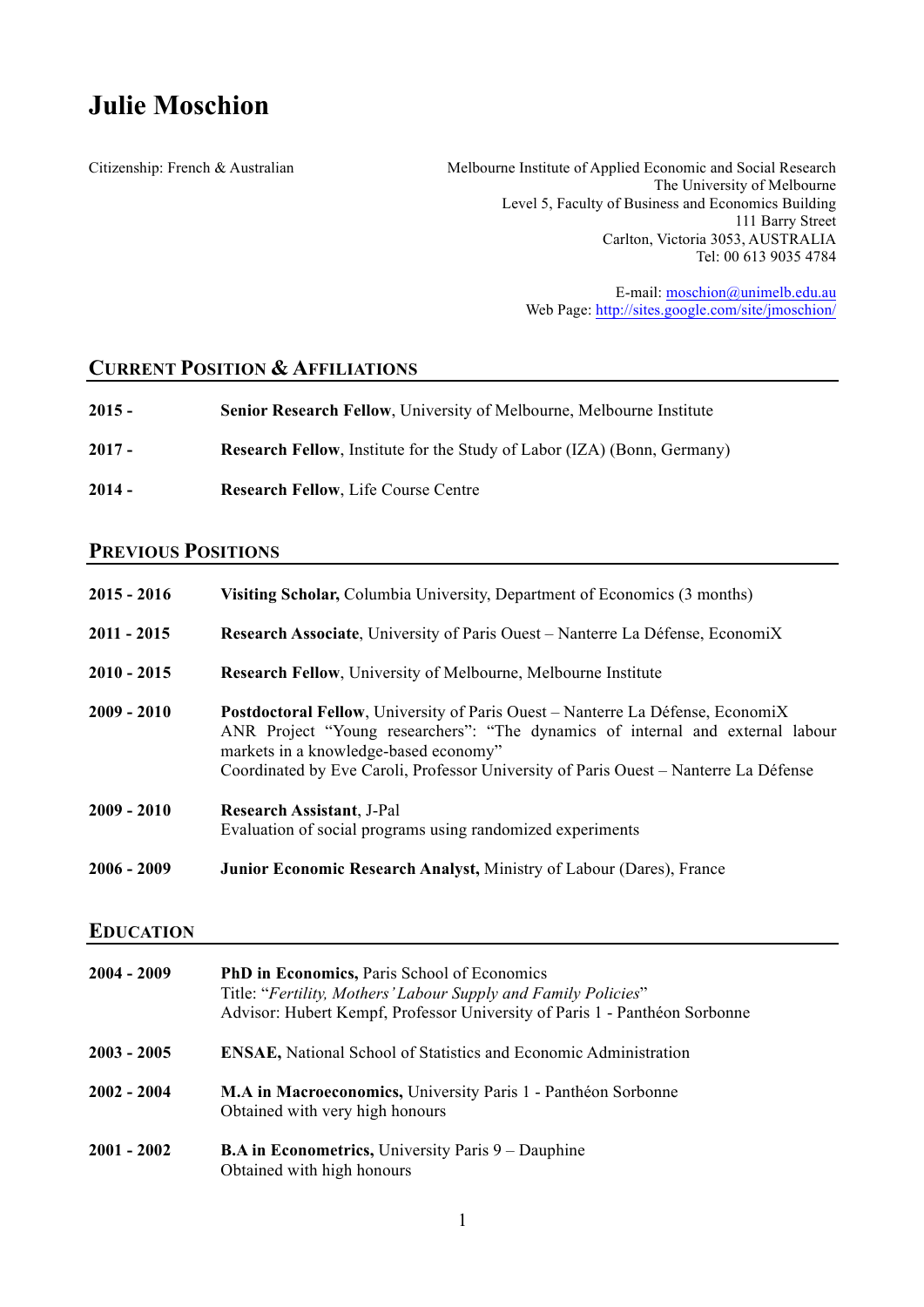# **RESEARCH ACTIVITIES**

## **Fields of Interest**

Applied Micro-Econometrics, Extreme disadvantage / Housing / Gender / Education Economics

## **Academic Publications**

16. Do Childhood Experiences of Parental Separation Lead to Homelessness? (with J. van Ours) *European Economic Review*, 2019, 111(1), 211-236, DOI: 10.1016/j.euroecorev.2018.09.005 Media: The Conversation, Pursuit, SBS, ABC PM Program, ABC The Drum, Daily Bulletin

15. Homelessness and Incarceration: a Reciprocal Relationship? (with G. Johnson) *Journal of Quantitative Criminology*, 2019, 1, 1-33, DOI: 10.1007/s10940-019-09407-y Media: The Conversation

14. Early Illicit Drug Use and the Age of Onset of Homelessness (with D. McVicar and J. van Ours) *Journal of the Royal Statistical Society: Series A*, 2019, 182(1), 345-372, DOI: 10.1111/rssa.12411 Media: Significance, Pursuit, ABC The Drive Program, The Mandarin, Futurity, Pro Bono, Analysis and Policy Observatory

13. Achievement Effects from New Peers: who Matters to Whom? (with C. Ryan and D. McVicar) *Economics of Education Review*, 2018, 66, 154-166

12. The Welfare Implications of Addictive Drugs: A Longitudinal Study of Life Satisfaction of Drug Users (with N. Powdthavee) *Journal of Economic Behavior and Organization,* 2018, 146, 206-221

11. Gender Gaps in Early Educational Achievement (with D. Cobb-Clark) *Journal of Population Economics,* 2017, 30(4), 1093-1134 Media: Pursuit, The Age, Daily Telegraph, Herald Sun, Sydney Morning Herald, ABC Radio, Sky News, Education Today

10. IT-based Technical Change and Job Instability (with L. Behaghel) *Scandinavian Journal of Economics,* 2016, 118(1), 79-104

9. From Substance Use to Homelessness or Vice Versa? (with D. McVicar and J. van Ours) *Social Science and Medicine,* 2015, 136-137: 89-98

8. Trust of Second Generation Immigrants: Intergenerational Transmission or Cultural Assimilation? (with D. Tabasso) *IZA Journal of Development and Migration*, 2014, 3(10) Media: The Australian

7. The Impact of Fertility on Mothers' Labour Supply in Australia: Evidence from Exogenous Variation in Family Size *Economic Record*, 2013, 89(286): 319-338

6. Understanding Lifetime Homeless Duration: Investigating Wave 1 Findings from the Journeys Home Project (with R. Scutella, G. Johnson, Y. Tseng, M. Wooden) *Australian Journal of Social Issues,* 2013, 48(1): 83-108

5. Introducing "Journeys Home" (with M. Wooden, A. Bevitt, A. Chigavazira, N. Greer, G. Johnson, E. Killackey, R. Scutella, Y. Tseng, N. Watson) *Australian Economic Review,* 2012, 45(3): 368-378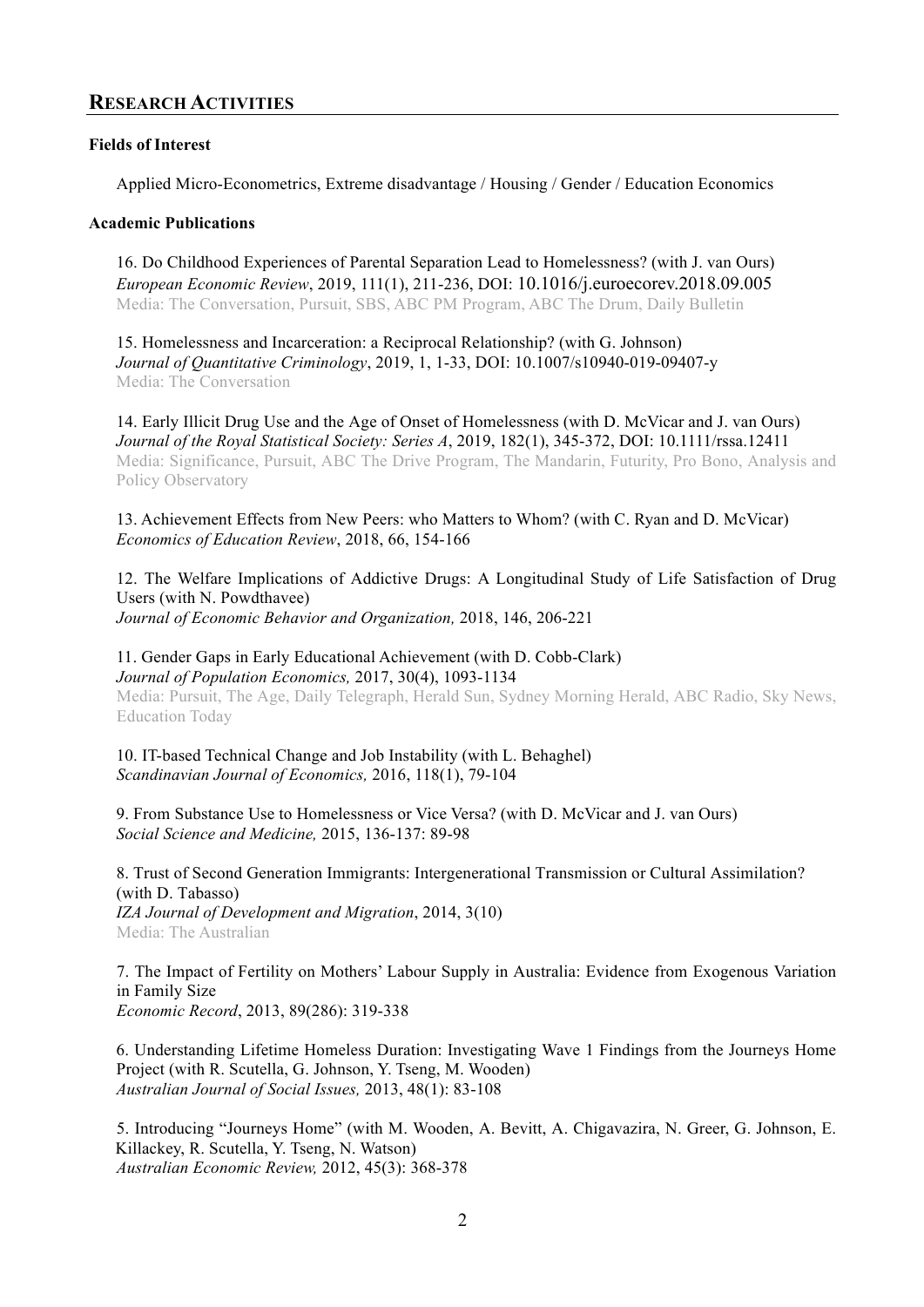4. Concilier vie familiale et vie professionnelle : L'effet de la préscolarisation [Reconciling Work and Family Life: the Effect of Preschool] *Revue Economique*, 2012, 63(2): 187-214

3. Reconciling Work and Family Life: the Effect of the French Paid Parental Leave *Annals of Economics and Statistics,* 2010, 99-100: 217-246

2. Offre de travail des mères en France : l'effet causal du passage de deux à trois enfants [Mothers' Labour Supply in France: the Causal Impact of Having More Than Two Children] *Economie et Statistique*, 2009, 422: 51-78

1. The Social Multiplier and Labour Market Participation of Mothers (with E. Maurin) *American Economic Journal: Applied Economics*, 2009, 1(1): 251–272

#### **Working Papers / Papers under review**

- Right Peer, Right Now? Endogenous Peer Effects in Primary School Achievement (with C. Ryan and D. McVicar) *Melbourne Institute WP 22/13*

#### **Work in Progress**

- Does school accountability information bring us together or tears us apart? Evidence from an information shock (with G. Foster and C. Polidano)

- Gender Differences in the Effects of School-Starting-Age on Cognitive and Non-Cognitive Skills (with J. Pan)

- The role of workplace learning in promoting long-run benefits of school-based vocational education (with C. Polidano)

- The impact of leaving school early on the onset of homelessness (with J. van Ours)

- Mental health and homelessness onsets: going beyond correlations (with J. van Ours)

- Historical frontier violence: community exposure, causes and current-day legacy (with C. Polidano, M. Rigby, B. Hunter, F. Markham, F. Barar, L. Ryan, K. Hunt)

#### **Funded Engaged Research and Government Reports**

- "Vocational pathways and post-school transitions from VET delivered to school students" (with C. Polidano and M. Castillo) Report prepared for the Department of Education and Training, 2019, \$165k

- "Achievement Effects from New Peers: who Matters to Whom?" (with C. Ryan and D. McVicar) Report prepared for the Victorian Department of Education and Early Childhood Development, 2015, \$115k

- "Journeys Home" Research Report 6 (with A. Bevitt, A. Chigavazira, N. Herault, G. Johnson, R. Scutella, Y. Tseng, M. Wooden)

Report prepared for the Australian Government Department of Social Services*,* 2015, overall budget: \$8.4 million

Media: The Age, SBS, Probono Australia, Telsur, The Mandarin, Get Living, Skynews, Mornington Peninsula radio, Radio Adelaide, SYN Nation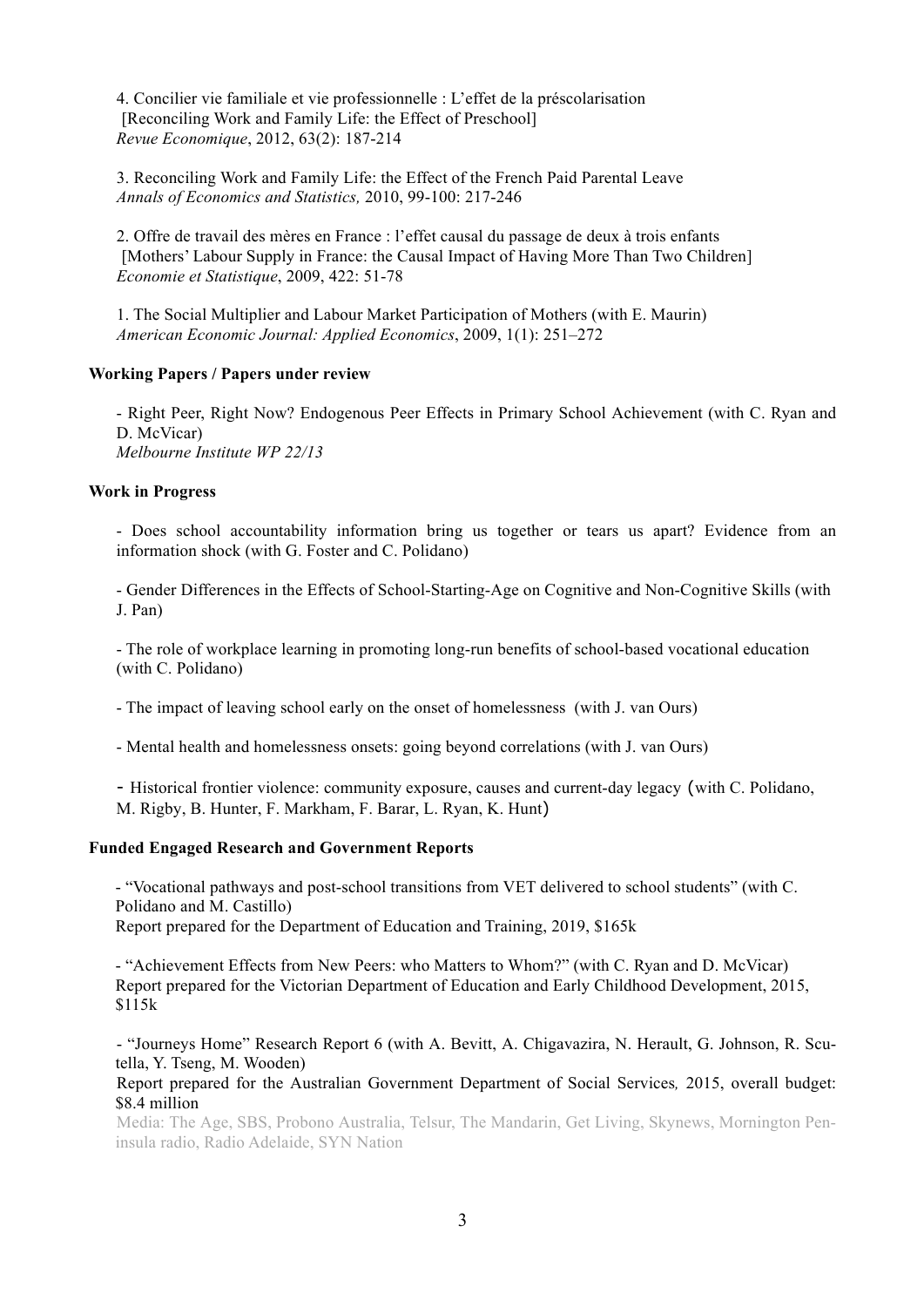- "Journeys Home" Research Report 5 (with A. Chigavazira, G. Johnson, R. Scutella Y. Tseng, M. Wooden)

Report prepared for the Australian Government Department of Social Services*,* 2015, overall budget: \$8.4 million

- "Journeys Home" Research Report 4 (with A. Chigavazira, E. Killackey, N. Herault, G. Johnson and R. Scutella)

Report prepared for the Australian Government Department of Social Services*,* 2014, overall budget: \$8.4 million

- "Right Peer, Right Now? Endogenous Peer Effects and Achievement in Victorian Primary Schools" (with C. Ryan and D. McVicar)

Report prepared for the Victorian Department of Education and Early Childhood Development, 2013, \$130k

- "Journeys Home" Research Report 3 (with G. Johnson, R. Scutella, Y. Tseng, M. Wooden) Report prepared for the Australian Government Department of Families, Housing, Community Services and Indigenous Affairs*,* 2013, overall budget: \$8.4 million

- "Journeys Home" Research Report 2 (with A. Chigavazira, G. Johnson, R. Scutella, Y. Tseng, M. Wooden)

Report prepared for the Australian Government Department of Families, Housing, Community Services and Indigenous Affairs*,* 2013, overall budget: \$8.4 million

- "Journeys Home" Research Report 1 (with G. Johnson, R. Scutella, Y. Tseng, M. Wooden) Report prepared for the Australian Government Department of Families, Housing, Community Services and Indigenous Affairs*,* 2012, overall budget: \$8.4 million

- "Journeys Home: Sample, Fieldwork, Response and Weighting" Technical Report 1 (with A. Chigavazira, Y. Tseng, N. Watson)

Report prepared for the Australian Government Department of Families, Housing, Community Services and Indigenous Affairs*,* 2012, overall budget: \$8.4 million

## **Funded Academic Research**

- NHMRC (2019-2022): \$1,143,946 (with G. Patton, M. Moreno-Betancur, P. Butterworth, W. Hall, R. Borschmann, P. Moran, G. Campbell)

Common mental and substance use disorders in a 28-year follow-up of a community cohort: identification of preventive strategies from adolescence to early midlife

- Life Course Centre Data Infrastructure Grant, ARC Centre of Excellence (2019): \$25,022 (with C. Polidano, M. Rigby, B. Hunter, F. Markham, F. Barar) Historical frontier violence: community exposure, causes and current-day legacy

- ESPRIt Hallmark Seed Funding, Melbourne University (2019): \$14,900 (with C. Polidano & M. Rigby)

Causes and legacy of historical frontier violence in Australia

- Faculty of Business and Economics Research Grant, Melbourne University (2019): \$19,665 (with C. Polidano & M. Rigby) Historical frontier violence: community exposure, causes and current-day legacy

- Special Study Program for Visiting Scholars Grant (2015): \$8,000

- Faculty of Business and Economics Research Grant, Melbourne University (2013): \$18,559 (with D. Tabasso)

Media consumption and trust: evidence from the United States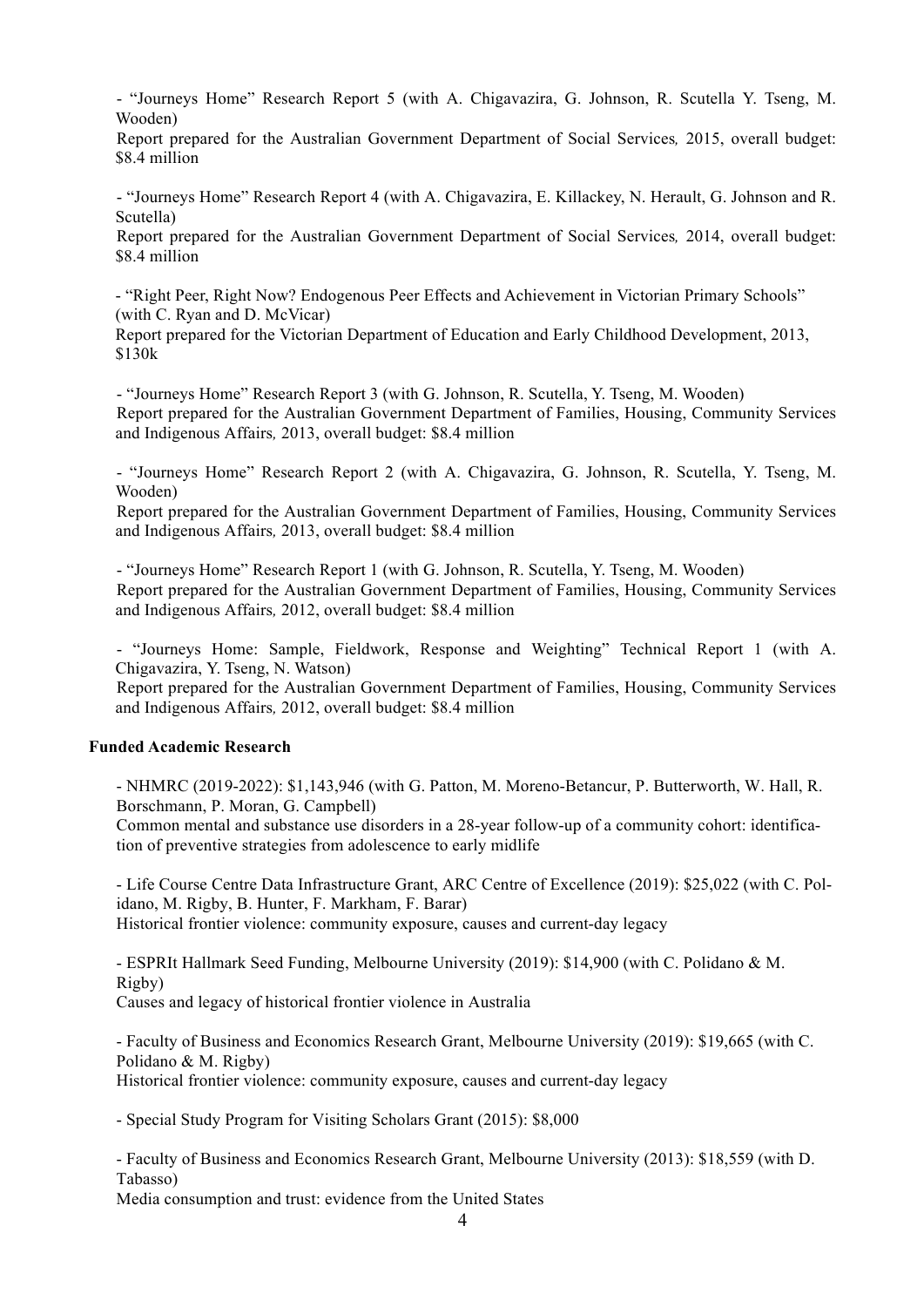- Faculty of Business and Economics Research Grant (Early Career Researcher Category), Melbourne University (2012): \$5,500 (with D. Tabasso) Trust: the role of culture, institutions and economic conditions

- Faculty of Business and Economics Research Grant, Melbourne University (2012): \$15,020 Gender mix or twin births: their validity as instruments for fertility

- Faculty of Business and Economics Research Grant, Melbourne University (2011): 11,672\$ The impact of fertility on mothers' labour supply in Australia: evidence from exogenous variation in family size

- Doctoral Fellowship, French Ministry of Research (2004-2006)

## **Conference Presentations**

- Journées LAGV (2013, 2019)
- Centre for Social Data Analytics Workshop (2018)
- Australian Conference of Economists (2013, 2017)
- Asian and Australasian Society of Labour Economics Conference (2017)
- AIEL Conference of Labour Economics (2012, 2017)
- International Workshop on Applied Economics of Education (2013, 2015)
- Labour Econometric Workshop (2015)
- European Society for Population Economics (2015)
- Society of Labor Economists (2014)
- Workshop on Homelessness and Housing Insecurity (2014)
- Royal Economic Society (2014)
- Econometric Society Australasian Meeting (2011, 2014)
- European Association of Labour Economists (2008, 2009, 2012, 2013)
- Journées de Microéconomie Appliquée (2010, 2013)
- Econometric Society European Meeting (2006, 2013)
- Association Française de Science Économique (2006, 2008, 2012)
- Ined Conference on recent developments in the economics of the family (2010)
- Adres Doctoral Conference (2010)
- IZA European Summer School in Labour Economics, Ammersee (2009)
- Coalition Theory Network Workshop (2006)

## **Seminar Presentations**

- Centre for Health Economics, Monash University (2019)
- Department of Economics, University of Queensland (2018)
- Department of Economics, Queensland University of Technology (2018)
- Melbourne Institute Brown Bag Seminar, Melbourne Institute (2011, 2014, 2015, 2016, 2017)
- National Institute of Labour Studies Seminar, Flinders University (2011, 2017)
- Faculty of Economics and Management Seminar, Free University of Bozen-Bolzano (2016)
- Urban Seminar, Furman Center, New York University (2016)
- Columbia Population Research Center Seminar, Columbia School of Social Work (2016)
- National Center on Homelessness among Veterans (2016)
- Department of Economics Brown Bag Seminar, University of Otago (2015)
- Department of Economics Microeconomics Workshop, University of Lausanne (2015)
- Department of Economics Seminar, University Paris Dauphine (2015)
- School of Economics external seminar, La Trobe University (2014)
- School of Economics Seminar, the University of Sydney (2014)
- Department of Economics, University of Zurich (2014)
- Department of Economics Labour-Health Seminar, University of Tilburg (2014)
- Department of Economics Seminar, National University of Singapore (2014)
- Department of Economics External Seminar, UNSW (2013)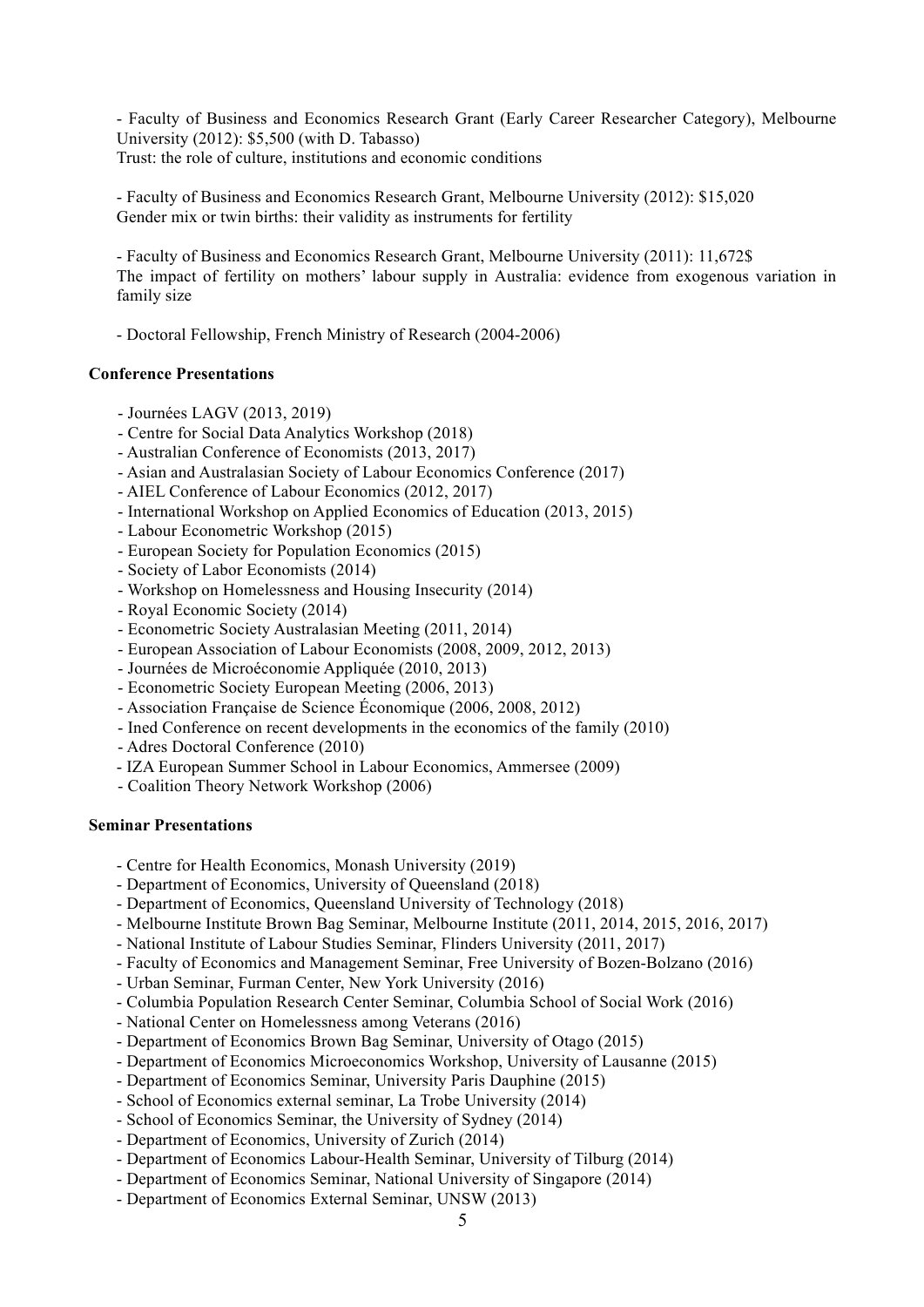- Department of Economics Applied Microeconomics Seminar, Monash University (2013)
- Applied Micro-Econometrics Seminar, the University of Melbourne (2013)
- Department of Econometrics and Business Statistics Seminar, Monash University (2011)
- Working group on Labour and Organisations Microeconomics, University Paris 10 (2010)
- GREQAM Seminar, Universities of Aix-Marseille (2009)
- Seminar on gender, University Paris 1 (2009)
- Paris School of Economics Lunch Seminar, Paris (2008)
- DARES Seminar (Ministry of Labour), Paris (2007)
- INED Seminar (National Institute for Demographic Studies), Paris (2007)
- GREQAM Summer School, Aix-en-Provence (2006)
- Working group on Microeconomics and Decision, University Paris 1 (2005)

## **Engagement and Dissemination Activities**

- Does school-based Vocational Education and Training payoff in the long run? (with C. Polidano & M. Castillo), *Research Insights, Melbourne Institute,* October 2019

- Does drug use lead to homelessness for young, disadvantaged people? (with D. McVicar and J. van Ours), *Significance, Royal Statistical Society*, May 2019, DOI: 10.1111/j.1740-9713.2019.01272.x

- Official opening of the Exhibition "Farewell to the Gatwick": "Homelessness: what circumstances and events lead people to lose their home?", May 2019, Alliance Francaise

- Contributor to the Conversation (2017-)
- Contributor to MetaFact (2018-)

- Interruptions de carrière professionnelle et salaires des hommes et des femmes en 2006 (with L. Muller), [Career Interruptions and Wages in 2006], *Dares Premières Synthèses,* 2010, 11

- Activité féminine et composition familiale depuis 1975 (with C. Minni), [Women's Labour Force Participation and Familial Composition Since 1975], *Dares Analyses,* 2010, 27

## **PROFESSIONAL SERVICE**

#### **Committee / Board Appointments**

LSAC Consortium Advisory Group (2018-)

#### **Editorial Responsibilities**

Editor of the MI Working Paper Series (2019-)

## **Conference and Seminar Organisation**

- AGEW organising committee (2019)
- Outlook Conference roundtable on "Homelessness: What triggers it? How can we prevent it?" (2018)
- PhD Conference in Economics and Business (2017)
- Workshop on Poverty, Fundamental Needs and Public policy, University of Nanterre (2015)
- Microeconometrics Unit Seminar, University of Melbourne (2012, 2013)
- International Conference on the Evaluation of Labour Market Public Policies, DARES (2009)
- DARES internal seminar (2009)
- International Conference on Experiments for Employment and Education Policies, DARES (2008)
- Working group "Social Interactions and Network Theory", Paris School of Economics (2006)

## **Formal mentoring**

- Mentoring of Lauren Newton, Melbourne Indigenous Professional Employment Program (2019-)
- Nationally Accredited Indigenous mentor (Course 10139NAT, 2019)